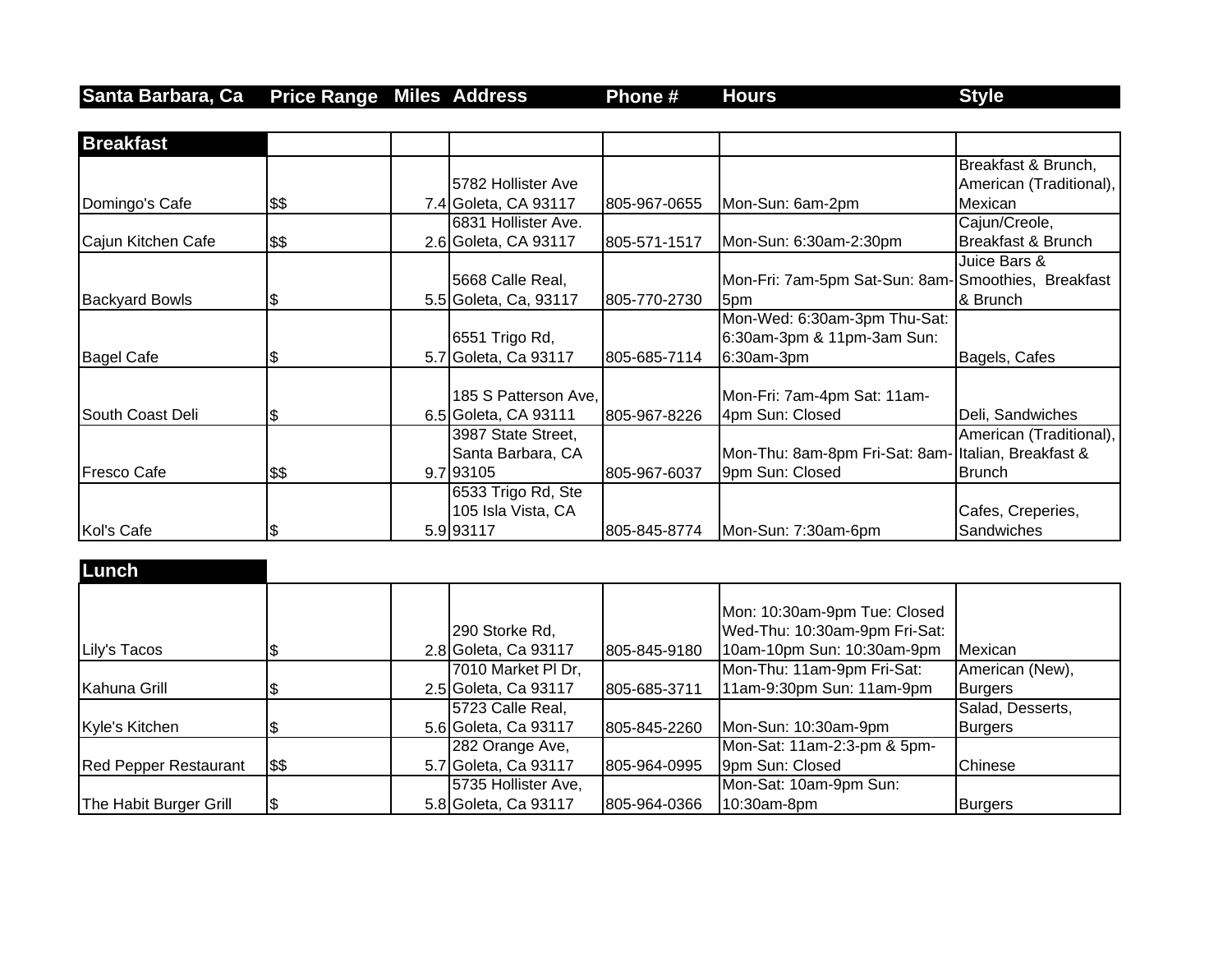|                         |      |                      |              | Mon-Fri: 11am-2pm & 5pm-      |                      |
|-------------------------|------|----------------------|--------------|-------------------------------|----------------------|
|                         |      | 5744 Hollister Ave,  |              | 9:30pm Sat: 5pm-9:30pm Sun:   |                      |
| Goleta Sushi House      | \$\$ | 7.3 Goleta, Ca 93117 | 805-683-8724 | Closed                        | Sushi Bars, Japanese |
| <b>Country Catering</b> |      | 5925 Calle Real,     |              | Mon-Fr: 10am-5pm Sat: 9am-    | Deli, Meat Shops,    |
| Company                 |      | 5.2 Goleta, CA 93117 | 805-967-8643 | <b>5pm Sun: 8:30am-1:30pm</b> | <b>Caterers</b>      |

| <b>Dinner</b>                 |      |                        |              |                               |                       |
|-------------------------------|------|------------------------|--------------|-------------------------------|-----------------------|
|                               |      |                        |              | Mon-Thu: 11am-9pm Fri: 11am-  |                       |
|                               |      | 298 Pine Ave,          |              | 10pm Sat: 9am-9pm Sun: 9am-   |                       |
| La Hacienda                   | \$\$ | 5.9 Goleta, Ca 93117   | 805-683-0456 | 9pm                           | Mexican               |
| Nikka Fish Market and         |      | 5722 Calle Real,       |              |                               | Fish & Chips, Seafood |
| Grill                         | \$\$ | 5.5 Goleta, Ca 93117   | 805-967-2600 | Mon-Sun: 11am-9pm             | <b>Markets</b>        |
|                               |      | 938 Embarcadero        |              |                               | Middle Easter,        |
|                               |      | Del Norte Isla Vista,  |              |                               | Mediterranean,        |
| Aladdin Cafe                  | \$\$ | 5.8 Ca 93117           | 805-770-7288 | Mon-Sun: 9am-12am             | Hookah Bars           |
|                               |      | 4444 Hollister Ave,    |              |                               |                       |
|                               |      | Santa Barbara, CA      |              |                               | Pizza, American       |
| The Bourbon Room              | \$\$ | 9.3 93110              | 805-265-3788 | Mon-Sat: 5pm-9:30pm           | (New), Burgers        |
|                               |      | 928 Embarcadero        |              |                               |                       |
|                               |      | del Norte, Goleta, CA  |              | lMon-Thu: 11am-1am Fri: 11am- | Pizza, Gluten-Free &  |
| <b>Woodstock's Pizza</b>      | \$\$ | 5.8 93117              | 805-968-6969 | 2am Sun: 10am-12am            | Vegetarian options    |
|                               |      |                        |              |                               |                       |
|                               |      | 4203 State St, Santa   |              | Mon-Tue: Closed Wed-Sat:      |                       |
| Dutch Garden Restaurant I\$\$ |      | 9.1 Barbara, CA 93110  | 805-967-4911 | 11am-8pm Sun: Closed          | German                |
| Boathouse at Hendry's         |      | 2981 Cliff Dr, Santa   |              |                               | Seafood, Breakfast&   |
| <b>Beach</b>                  | \$\$ | 12.7 Barbara, CA 93109 | 805-898-2628 | Mon-Sun: 7:30am-9:30pm        | Brunch & Dinner       |

| <b>Dessert</b>    |  |                       |              |                            |                    |
|-------------------|--|-----------------------|--------------|----------------------------|--------------------|
|                   |  | 905 Embarcadero       |              |                            | Coffee & Tea, Ice  |
|                   |  | del Norte, Goleta, CA |              |                            | Cream & Frozen     |
| <b>IV Drip</b>    |  | 5.7 93117             | 805-968-4550 | Mon-Sun: 6:30am-12am       | Yogurt             |
|                   |  | 6549 Pardall Rd.      |              | Mon-Thu: 9am-12am Fri-Sat: | Desserts, Coffee & |
| Cafe Equilibrium  |  | 5.7 Goleta, CA 93117  | 805-845-0972 | 9am-1am Sun: 9am-12am      | Tea, Creperies     |
|                   |  | 5392 Hollister Ave,   |              |                            | Cafes. Bakeries,   |
| Crushcakes Goleta |  | 6.7 Goleta, CA 93111  | 805-845-2780 | Mon-Sun: 7:30am-5pm        | Desserts           |
|                   |  | 5342 Hollister Ave,   |              |                            |                    |
| Mama's Bakery     |  | 6.6 Goleta, CA 93111  | 805-692-1666 | Mon-Fri: 8am-4:30pm        | <b>Bakeries</b>    |
|                   |  | 5784 Hollister Ave,   |              |                            |                    |
| Goleta Bakery     |  | 7.4 Goleta, CA 93117  | 805-967-2601 | Mon-Sun: 6am-9pm           | <b>Bakeries</b>    |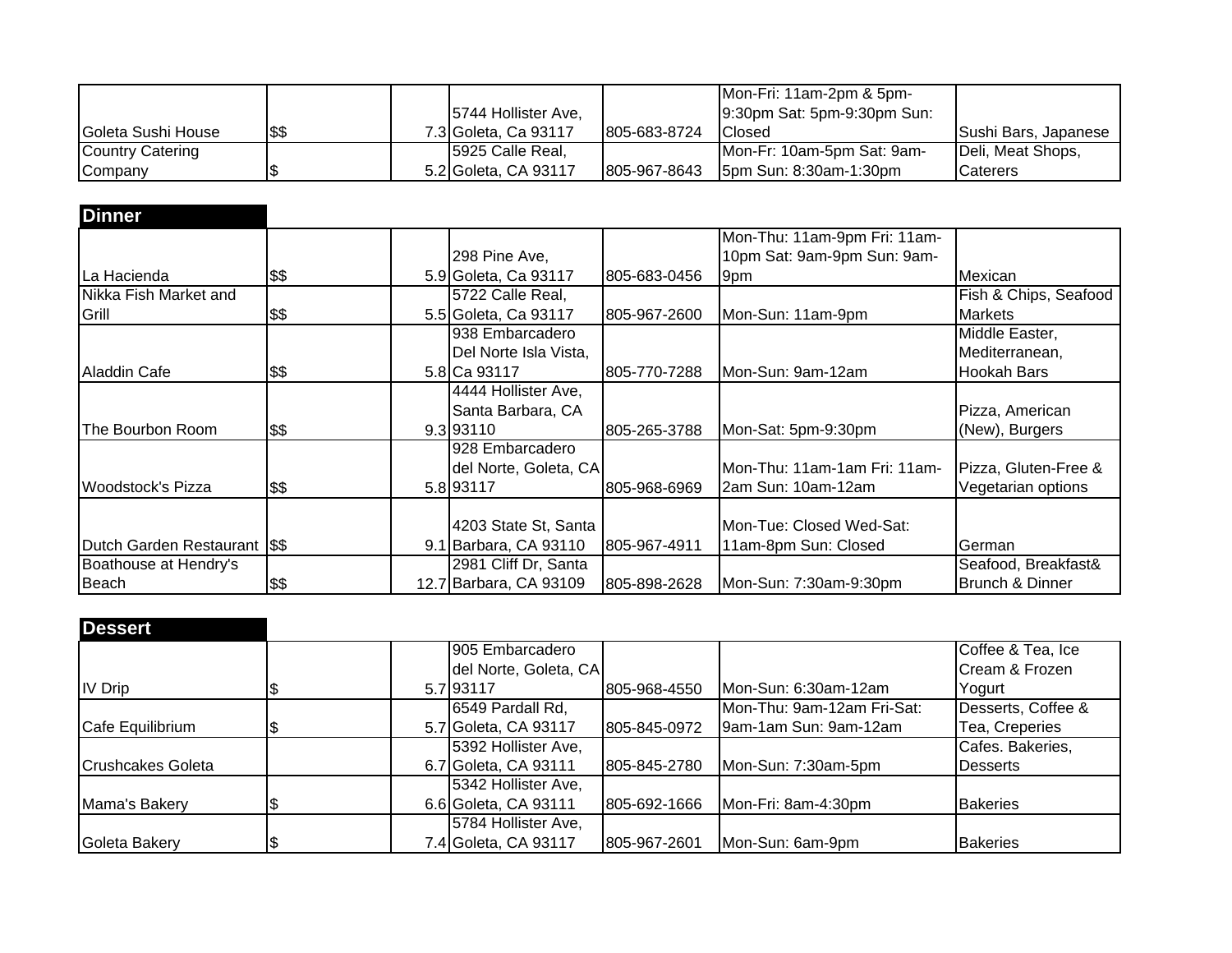|                      |  | 1955 Embarcadero     |               |                               |                     |
|----------------------|--|----------------------|---------------|-------------------------------|---------------------|
|                      |  | del Mar, Isla Vista, |               |                               | Ilce Cream & Frozen |
| Sweet Alley          |  | 5.7 ICA 93117        | 1805-845-3378 | IMon-Sun: 12pm-10pm           | lYogur              |
|                      |  | 5599 Hollister Ave,  |               | Mon-Fri: 6am-4pm Sat: 7am-4pm |                     |
| IXo Coffee & Tea Bar |  | 7.1 Goleta, CA 93117 | 805-899-2462  | <b>ISun: Closed</b>           | Coffee & Tea        |

| <b>Wine Tasting /</b>    |      |                      |              |                              |                          |
|--------------------------|------|----------------------|--------------|------------------------------|--------------------------|
| <b>Breweries</b>         |      |                      |              |                              |                          |
|                          |      | 5871 Hollister Ave,  |              |                              |                          |
| Mercury                  | \$\$ | 5.6 Goleta, CA 93117 | 805-967-0907 | Mon-Sun: 5pm-2pm             | Lounges                  |
|                          |      | 217 Stearns Wharf,   |              |                              |                          |
|                          |      | Santa Barbara, CA    |              | Mon-Thu: 12pm-7pm Fri-Sat:   |                          |
| Deep Sea Tasting Room    | \$\$ | 14.5 93101           | 805-618-1185 | 12pm-9pm Sun: 12pm-7pm       | <b>Wine Tasting Room</b> |
|                          |      | Camino Real          |              |                              |                          |
|                          |      | Marketplace, 7004    |              |                              |                          |
| <b>Hollister Brewing</b> |      | Market Place Drive,  |              |                              | Breweries, American      |
| Company                  | \$\$ | 2.3 Goleta, CA 93117 | 805-968-2810 | Mon-Sun: 11am-10pm           | (Traditional)            |
|                          |      | 414 N Salsipuedes    |              |                              |                          |
|                          |      | St, Santa Barbara,   |              | Mon-Sat: 11am-8pm Sun: 11am- |                          |
| <b>Carr Winery</b>       | \$\$ | 14.3 CA 93103        | 805-965-7985 | 6pm                          | <b>Wineries</b>          |
|                          |      | 202 Anacapa St,      |              |                              |                          |
|                          |      | Santa Barbara, CA    |              |                              |                          |
| Santa Barbara Winery     | \$\$ | 14 93101             | 805-963-3633 | Mon-Sun: 10am-6pm            | <b>Wineries</b>          |
|                          |      | 22 Anacapa St,       |              |                              |                          |
|                          |      | Santa Barbara, CA    |              | Mon-Wed: 11am-6pm Thu-Sat:   |                          |
| Municiple Winemakers     | \$\$ | 14.1 93101           | 805-931-6864 | 11am-11pm Sun: 11am-6pm      | <b>Wineries</b>          |
|                          |      | 120 Santa Barbara    |              |                              |                          |
|                          |      | St, Santa Barbara,   |              | Mon: 12pm-6pm Tue-Wed:       |                          |
| Fox Wine Co              | \$\$ | 13.9 CA 93101        | 805-699-6329 | Closed Thu-Sun: 12pm-6pm     | Wineries                 |

| Arts &<br><b>Entertainment</b> |      |                                                  |              |                                                  |                                |
|--------------------------------|------|--------------------------------------------------|--------------|--------------------------------------------------|--------------------------------|
| Santa Barbara Museum of<br>Art | \$10 | 1130 State St, Santa<br>13.1 Barbara, CA 93101   | 805-963-4364 | Mon: Closed Tue-Sun: 11am-<br>5pm Thur: 11am-8pm | http://www.sbma.net/           |
| Granada Theatre                |      | 1214 State St. Santa  <br>12.9 Barbara, CA 93101 | 805-899-2222 | Mon-Sat: 10am-5:30pm Sun:<br>12pm-5pm            | https://www.granadasb<br>.org/ |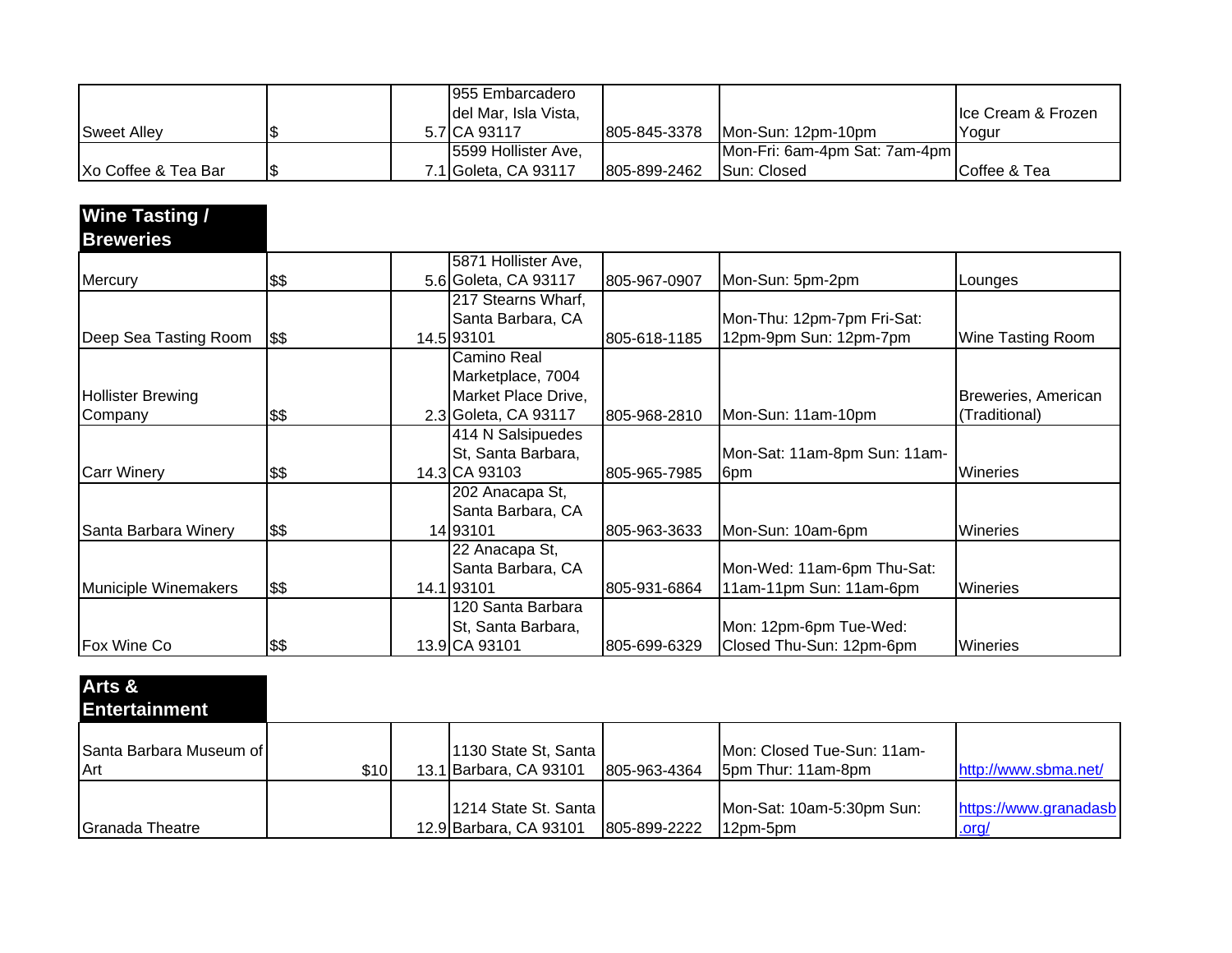|                          |      | 7 E Anapamu St,                       |              |                                 |                            |
|--------------------------|------|---------------------------------------|--------------|---------------------------------|----------------------------|
| Sullivan-Goss Books/Arts |      | Santa Barbara, CA                     |              |                                 | http://www.sullivangos     |
| 1& Letters Cafe          |      | 13.1193101                            | 805-730-1460 | Mon-Sun: 10am-5:30pm            | s.com/home/                |
|                          |      | 217 State St, Santa                   |              | Mon-Sat: 11am-5pm Sun: 1pm-     |                            |
| Reagan Ranch Center      |      | 14.3 Barbara, CA 93101                | 805-957-1980 | 5pm                             |                            |
|                          |      |                                       |              |                                 |                            |
|                          |      | Cold Springs Road,                    |              | Reservation only for tours wed- | http://www.lotusland.or    |
| Lotusland                |      | 18.2 Montecito, CA 93108 805-969-9990 |              | Sat @10am or 1:30pm             |                            |
|                          |      |                                       |              |                                 |                            |
|                          |      | 7040 Market Place                     |              |                                 | http://www.metrotheatr     |
|                          |      | Drive, Goleta, CA                     |              |                                 | es.com/location/7113/      |
| Camino Real Cinemas      | \$\$ | 3 9 3 1 1 7                           | 877-789-6684 |                                 | <b>Camino-Real-Cinemas</b> |

| <b>Recreational</b>           |                        |              |                        |
|-------------------------------|------------------------|--------------|------------------------|
|                               | 7925 Hollister Ave,    |              |                        |
| Sandpiper Golf Club           | 0.7 Goleta, CA 93117   | 805-968-1541 |                        |
|                               | 405 Glen Annie Rd,     |              |                        |
| Glen Annie Golf Club          | 3 Goleta, CA 93117     | 805-968-6400 |                        |
|                               | 3500 McCaw Ave,        |              |                        |
|                               | Santa Barbara, CA      |              |                        |
| Santa Barbara Golf Club       | 12 93 105              | 805-687-7087 |                        |
| Pershing Park Tennis          | Pershing Park, Santa   |              |                        |
| Courts                        | 13.5 Barbara, CA 93101 | 805-564-5418 |                        |
|                               | 2685 Tallant Rd,       |              |                        |
|                               | Santa Barbara, CA      |              |                        |
| <b>Oak Park Tennis Courts</b> | 11.5 93105             | 805-564-5418 |                        |
|                               | 10 W Figueroa St,      |              |                        |
|                               | Santa Barbara, CA      |              |                        |
| <b>SB Cigar &amp; Tobacco</b> | 13.2 93101             | 805-963-1979 |                        |
|                               | Mission Canyon Rd      |              | http://www.yelp.com/bi |
|                               | & Tunnel Rd, Santa     |              | z/7-falls-hike-santa-  |
| 7 Falls Hike                  | 13.3 Barbara, CA 93105 |              | barbara                |

| <b>Shopping</b>            |                    |              |  |
|----------------------------|--------------------|--------------|--|
|                            | 131 E De La Guerra |              |  |
| <b>Warbler Records and</b> | St, Santa Barbara, |              |  |
| Goods                      | 13.5 CA 93101      | 805-845-5862 |  |